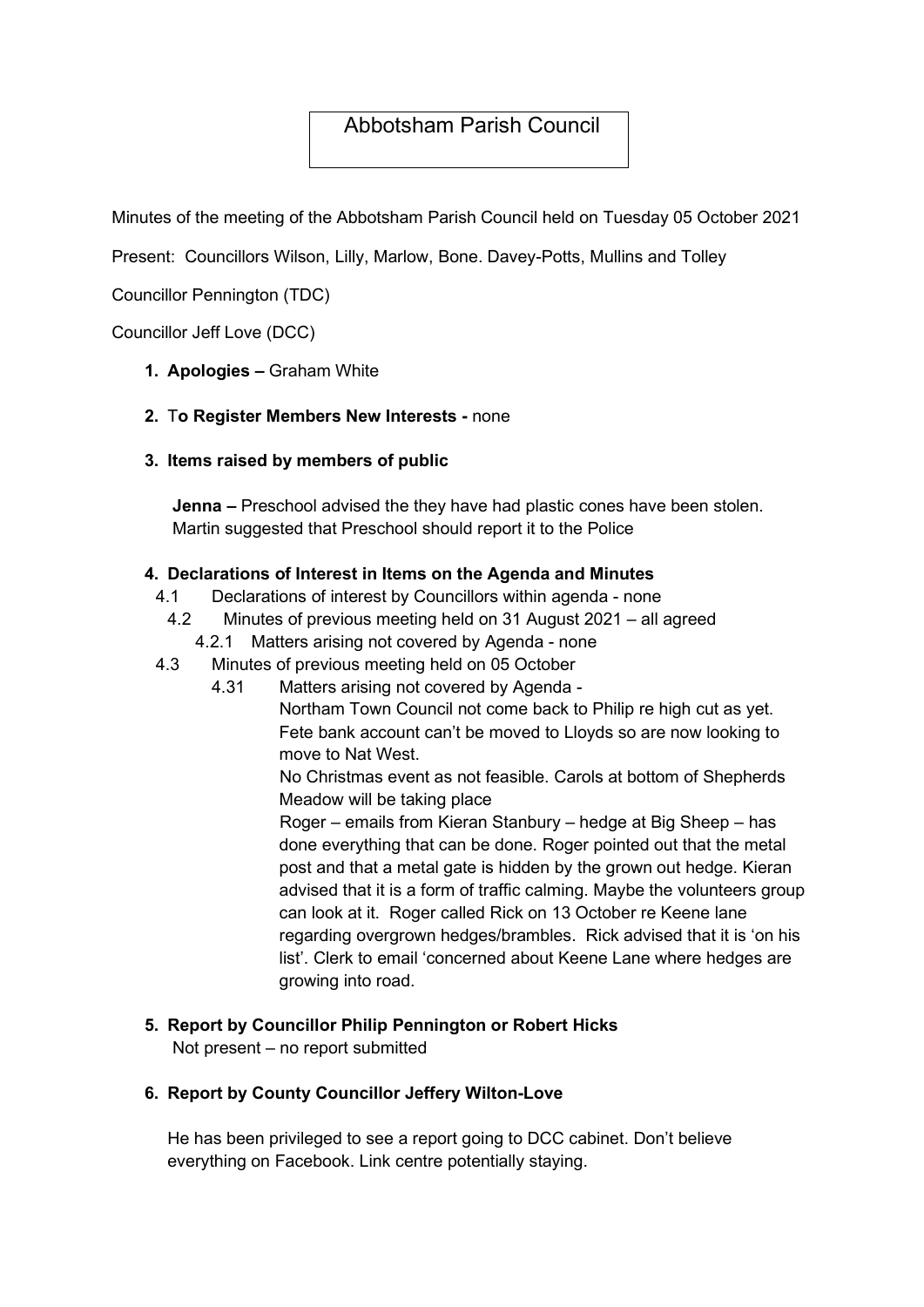College Park – section 106 supermarket/hall funding got pulled, phase 2 re MUGA/play area was 2nd part of Section 106 not likely to be changed. MUGA was not built properly and is now closed off, engineers felt that it was more like 10 years old rather than 2 years old. Built outside Sports England regulations. Residents have to pay towards open area maintenance. TDC/Developer acknowledged that it has been done wrong but nothing else to be done. Not a County issue. Will now be with residents Jeff will look to relocate the MUGA maybe through fundraising. Philip had asked question, to three county councillors that cover Kenwith Valley area, with regard to flooding at Kenwith Valley. Helen Montgomery advised things should be better with SUDS schemes on housing estate which manage the surface water. Developers are passing over the responsibility to residents' management companies. Liability on residents when things go wrong in the SUDS systems.

Hugh written to DCC regarding link road and the closure. Delays – DCC don't realise the impact on individuals. Overrunning works causing many traffic diversions. Cabinet will be opening up meetings to parish council

Footpath Racecourse Bungalow – Cornborough/Abbotsham Court needs works as in poor condition – Jeff will go back to DCC

Roger – Spring at Vicarage Close has been reported many times. Water runs down main road to Old Road. Underwater spring keeps flowing from Vicarage Close to Pump Lane junction. Iced over in winter. Roger can point out that the drains that water comes out. Ice is a hazard and needs a lot of salt. It is a spring and a faulty drain.30 yard sheet of ice on the road is definitely a safety issue. Need to get Kieran on site to show him. Jeff would like to look. Water not pooling so Kieran says not an issue. ICEBALLS – warning sign.

#### 7. Planning

7.1 1/1134/2021/FUL - Construction of 4 bedroom detached dwelling, with associated access, parking, amenity space and landscaping, Land adjacent Hill House, Abbotsham – Philip - outside development area, we allocated land behind hall for new dwellings, we requested starter homes and bungalows. We did not want 4 bed properties, we have had previous applications around the village which have been refused. Martin there are 2 objectors, loss of view, and traffic as new entrance being proposed. Claire – the horse event on opposite side of the road impacted on the traffic. Anymore access points will be problematic. Martin access will be on bend. Strongly object – housing need survey showed that the parish did not require 4 bed properties. Access would be hazardous with poor visibility and will impact on the local road network. No footpath from the site to the village. Precedence have been set with refusals. Detached from the village. 'The parish council strongly objects to this application. The site is outside development boundary and built form of the village. At the last housing need survey it was found that there would be a need for starter homes or retirement bungalows. There is concern with regard to the access which could be hazardous, given it being on a bend. There is no footpath from the site to the village. – All agreed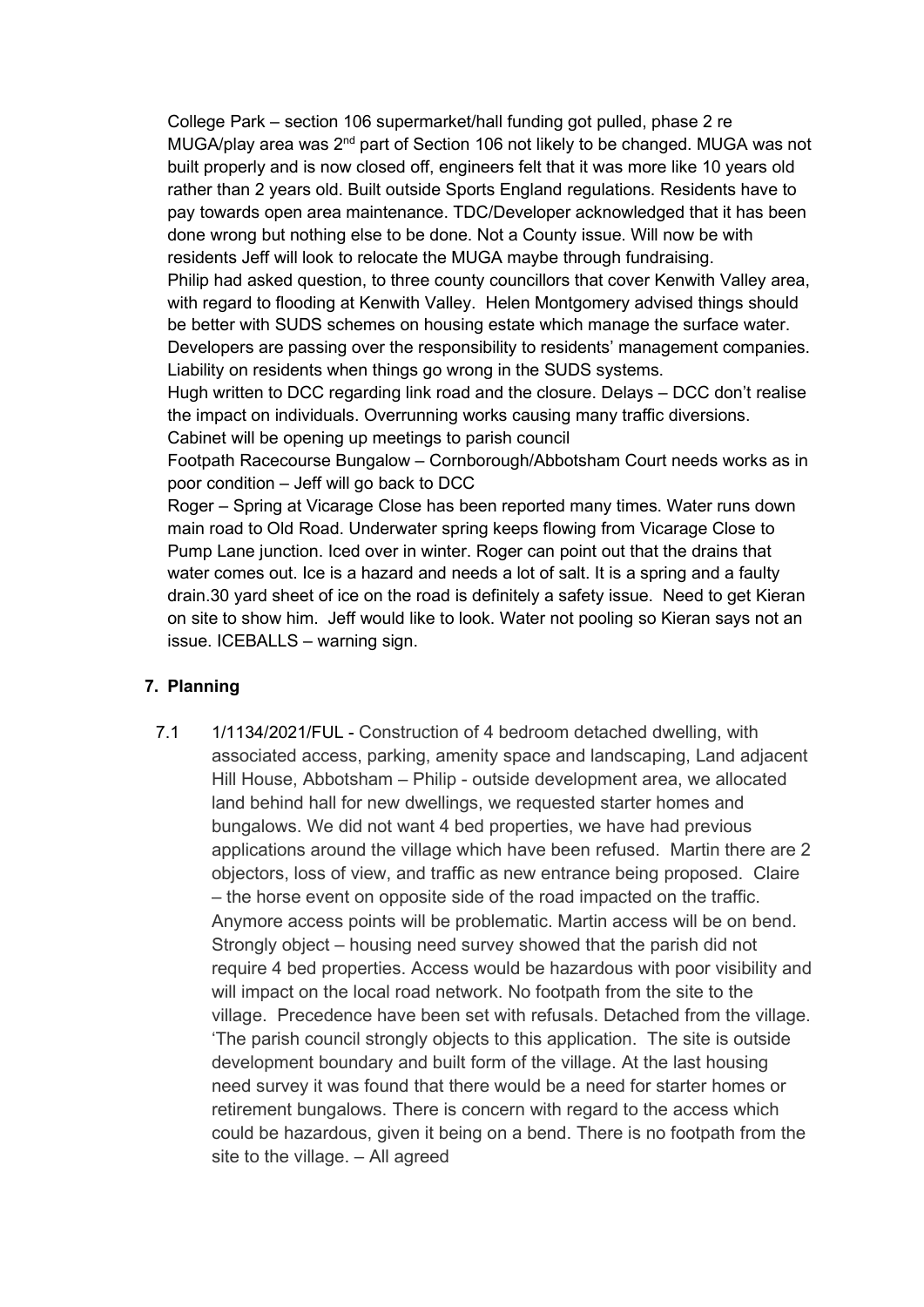- 7.2 1/1225/2021/FUL Single storey side extension to dwelling together with internal alterations, 10 Rickards Green Abbotsham Bideford Devon EX39 5BB – no objections, all agreed
- 7.3 1/1139/2021/FUL Change of use from office to holiday accommodation, Westward Living Reception Duckhaven Stud Cornborough Road Westward Ho! Devon EX39 1AA – No objections
- 7.4 1/1256/2021/REMM Reserved matters application for details of appearance, landscaping, layout and scale in respect of a proposal for 276 no. dwellings, associated infrastructure and open space pursuant outline planning permission 1/0039/2014/OUTM, Land South Of Clovelly Road Littleham – traffic and additional roundabout, can the road take that. No pedestrian link between site and Atlantic Village. Martin – concern of impact on the road network. Outline permission included providing a site for a school/community facilities should be carried forward into this application.
- 7.5 1/1261/2021/FUL and 1/1262/2021/LBC Replacement of existing timber softwood sash windows with uPVC sash windows. Creation of a secure garden, including timber gazebo and 1.8m high galvanised steel perimeter fence, Kenwith Castle Abbotsham Bideford – Hugh – wooden windows in bungalows can be replaced by upvc. Now Kenwith Castle wanting to do the same. Martin objects to replacing timber windows with upvc. Roger needs to look the same. Claire why cant they use hard wood. – Martin – windows are integral part of the listed building. There have been new additions which have upvc. Martin – propose that we object to the upvc windows in the listed building, Sharon seconded – 4 agreed with the objection 3 abstentions

## 8. Clerks Report

8.1 Climate Emergency – accept that there is one

## 9. Chairs Report

- 9.1 Abbotsham Volunteers maintenance around the village next one is  $20<sup>th</sup>$ November – sweeping of leaves, bottom of Keene Lane trimming back.
- 9.2 Village Grass cutting 2021/2022 covered in matters arising above.

## 10. Finance

## 11. Correspondence

11.1 Round Robin Items – emails sent – support for local archives we will continue to support. Philip has school photos from 1980's – 20 albums that he is thinking that archive office should have. Highway conference – 24/24 November – Martin can do the Wednesday.

## 12. Any Other Business

Roger reported 3 pot holes in Keene Lane, could do with resurfacing.